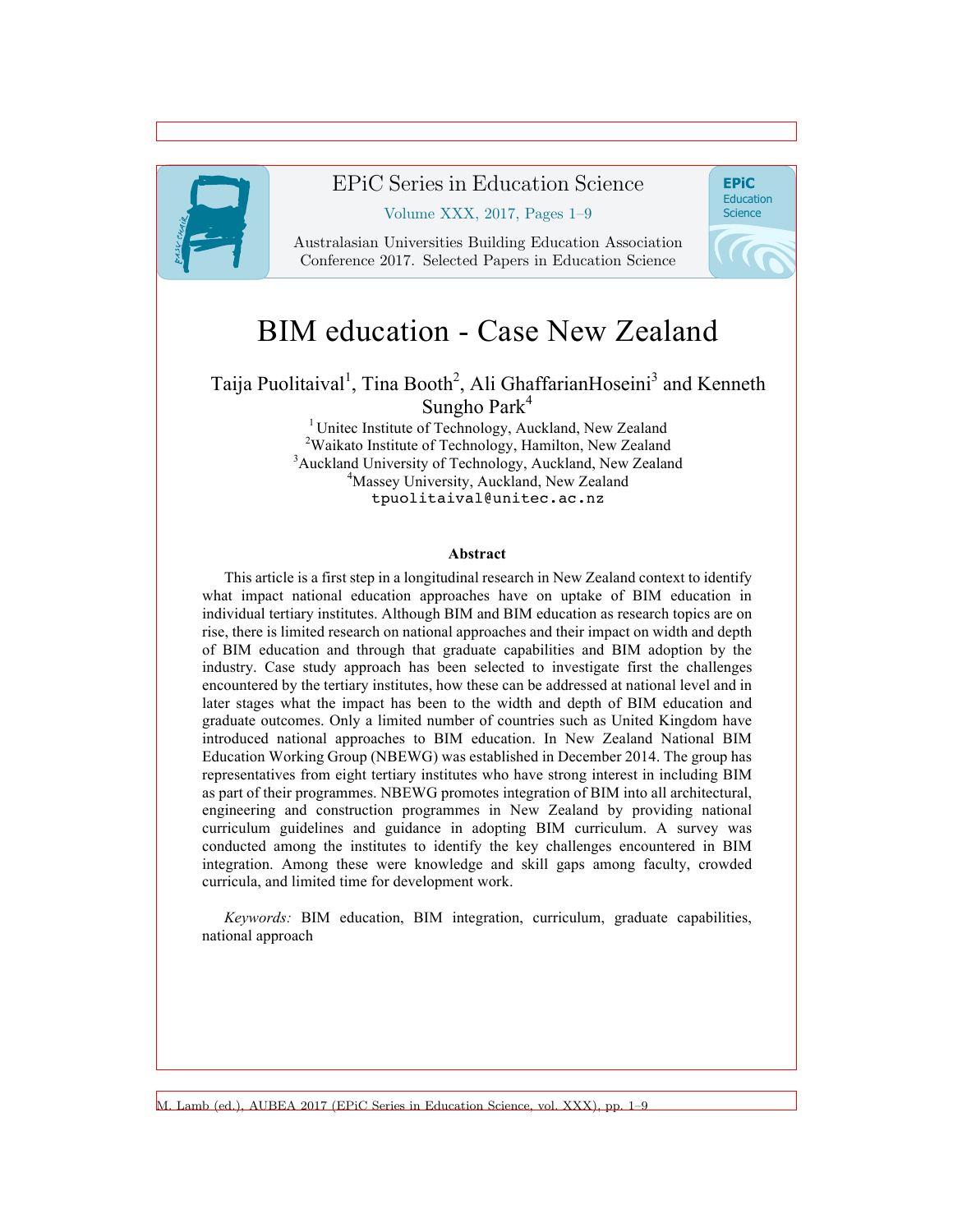## 1 Introduction

In the recent years there has been a significant increase in research when it comes to BIM and BIM education (Abdirad and Dossick, 2016; Yalcinkaya and Singh, 2015). Lack of education and training are well known obstacles for BIM adoption and implementation (Yalcinkaya and Singh, 2015) and although programme and course level approaches to BIM education have been explored widely in the academic literature, there is very limited research on national approaches and their impact on BIM education in individual higher education institutes and on graduate outcomes. Only a handful of countries have adopted national approaches to BIM education Australia, Canada, New Zealand (NZ) and United Kingdom (UK) among these. The approaches to BIM education is discussed briefly to compare the approaches in each country with the approach taken by NZ. In NZ National BIM Education Working Group (NBEWG) was established in 2014 to create wider BIM awareness and encourage BIM adoption and implementation within the higher education institutes across NZ.

### 2 Methodology

This research explores application of national policies for BIM education, principally in tertiary/professional institutions, among leading countries in the field. The research principally concerns approaches to BIM education, especially in higher education. National policies for BIM education in these countries are critically reviewed and compared in order to draw conclusions towards development of standardized national policies fit for specific contextual requirements. Approaches towards promotion of BIM education, most especially at higher education level, in New Zealand are explored in depth. These policies are scrutinized in order to conclude the expected significant potentials of applying them at national level.

### 3 BIM education

BIM education has been widely explored in the literature. Various authors such as Forsythe et al. (2013), MacDonald and Mills (2013), and Wong et al. (2011) have discussed BIM curricula models from programme levels to course levels. Sacks and Pikas (2013), Succar et al. (2013), Becerik-Gerber et al. (2011), Wang and Leite (2014) and Miller et al. (2013) have introduced competency targets and learning outcome frameworks for BIM in order to bridge the gap between education and the workplace by understanding the required concepts and skills. Woo (2007), Kamardeen (2013), Peterson et al. (2011) and Becerik-Gerber et al. (2011) have examined pedagogical challenges of BIM such as relevant disciplines and subjects, resource availability, teaching methods, available software/tools, and other supports to embrace BIM in the curriculum. Finally, practical challenges that hinder BIM education has been discussed by Gier (2015), Lee et al. (2012), Puolitaival and Forsythe (2016) and Underwood et al.  $(2015)$  to name a few: annual software package update, limited educational resources and expertise among staff, industrial requirements for graduates, lack of collaboration between academia and industry, limited up-skilling needs and so on. These previous studies support the current some consensus in the BIM education which skills associated BIM are highly required in future graduates in the built environment disciplines (McLernon et al. 2015) and BIM education at both undergraduate and graduate levels should be provided to meet these requirements in order to respond to the inevitable update of BIM in the Architecture, Engineering and Construction (AEC) industry.

Although a large amount of research has been done regarding various areas of BIM education, there is very limited research on systematic and holistic approach to BIM education according to national strategies and consensus between educational institution and industry. Most of the literature is case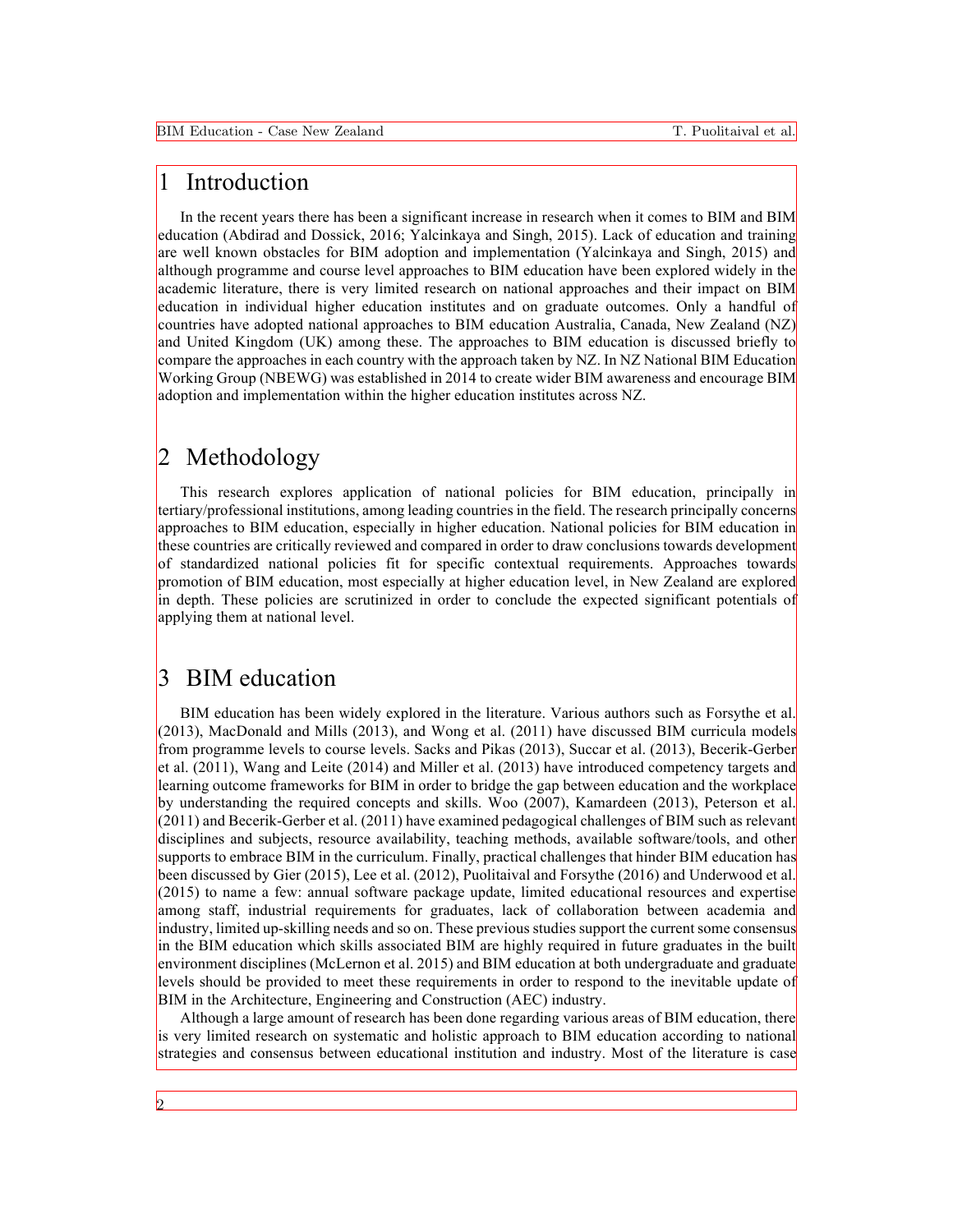studies either within one higher education institute, one programme or one course. The number of countries which have adopted national approaches is also limited.

### 4 National approaches on BIM education

#### 4.1 Australia

In Australia there has been several regional or national BIM education initiatives.

Multi-disciplinary BIM education was identified as one of the six areas requiring priority attention in buildingSMART Australasia's (bSA) 'National BIM initiative' report in 2012. It called for a Nation BIM initiative to drive change. The implementation plan required a work program to "deliver a broad industry awareness and retraining program through a nations BIM education taskforce" based on a core curriculum and encourages pilot projects with a due date of 2013 (buildingSMART Australasia, 2012).

In 2012, Australian Institute of Architects published 'BIM Education, BIM in Practice' report. Three sections outlined the users, the learning providers and a draft collaborative education framework.

University of South Australia, University of Newcastle and University of Technology, Sydney recently contributed towards a collaborative design approaches to teaching BIM (Mills et al., 2013). There has also been a lot of work done in individual universities such as the 'Programme-wide implementation strategy' in University of Technology, Sydney (Foresythe and al., 2013) and 'Global passport through co-integration of construction immersive environments' with its 'Threshold capability framework' at RMIT University (London, 2015).

Australian Construction Industry Forum and Australasian Procurement and Construction Council released in March 2017 the BIM knowledge and Skills Framework. This is a significant piece designed to provide the principles, practices and outcomes as the foundation for building a curriculum, such as creating a shared language and a base for assessing learning progress. The document defines seven knowledge areas and maps processes and concepts across them with and six proficiency levels (Australian Construction Industry Forum and Australasian Procurement and Construction Council, 2017). In connection with the framework bSA is currently developing BIMcreds. An online testing tool aimed at certifying practitioner's skills in BIM and its application. BIMcreds are expected to be available in June 2017 (buildingSMART Australasia, 2017).

#### 4.2 Canada

BuildingSMART Canada (bSC) released a 'roadmap' in 2014 to lead the transformation in achieving lifecycle BIM modelling in Canada. The roadmap proposed a collaborative approach based on six principles including one for education. The 'Educate' stream outlined in the roadmap starts with building a community of practice then suggests a two-pronged approach, developing a reference curriculum for BIM education and accreditation for institutes and simultaneously developing BIM training packages for stakeholders then providing certification for individuals. (buildingSmart Canada, 2014) In alignment with the roadmaps request for communities of practice, bSC established an education committee and an MOU was signed with Canada BIM Council (CanBIM) research  $\&$ education committee (Poirier A. E., 2016). CanBIM began offering certification in 2014. It was designed to be an 'industry-wide benchmarking platform' and now provides four levels of Certification for Individuals as well as Educational Course and Program Certification (Canada BIM Council, 2016).

Although it seemed Canada was making good progress along the road map, in 2016 they were not any closer to having a national curriculum. A workshop was held to identify challenges around BIM education and to look for solutions. Six key actions were identified including establishment of core learning outcomes, online platforms to link stakeholders with academics, research, collaboration,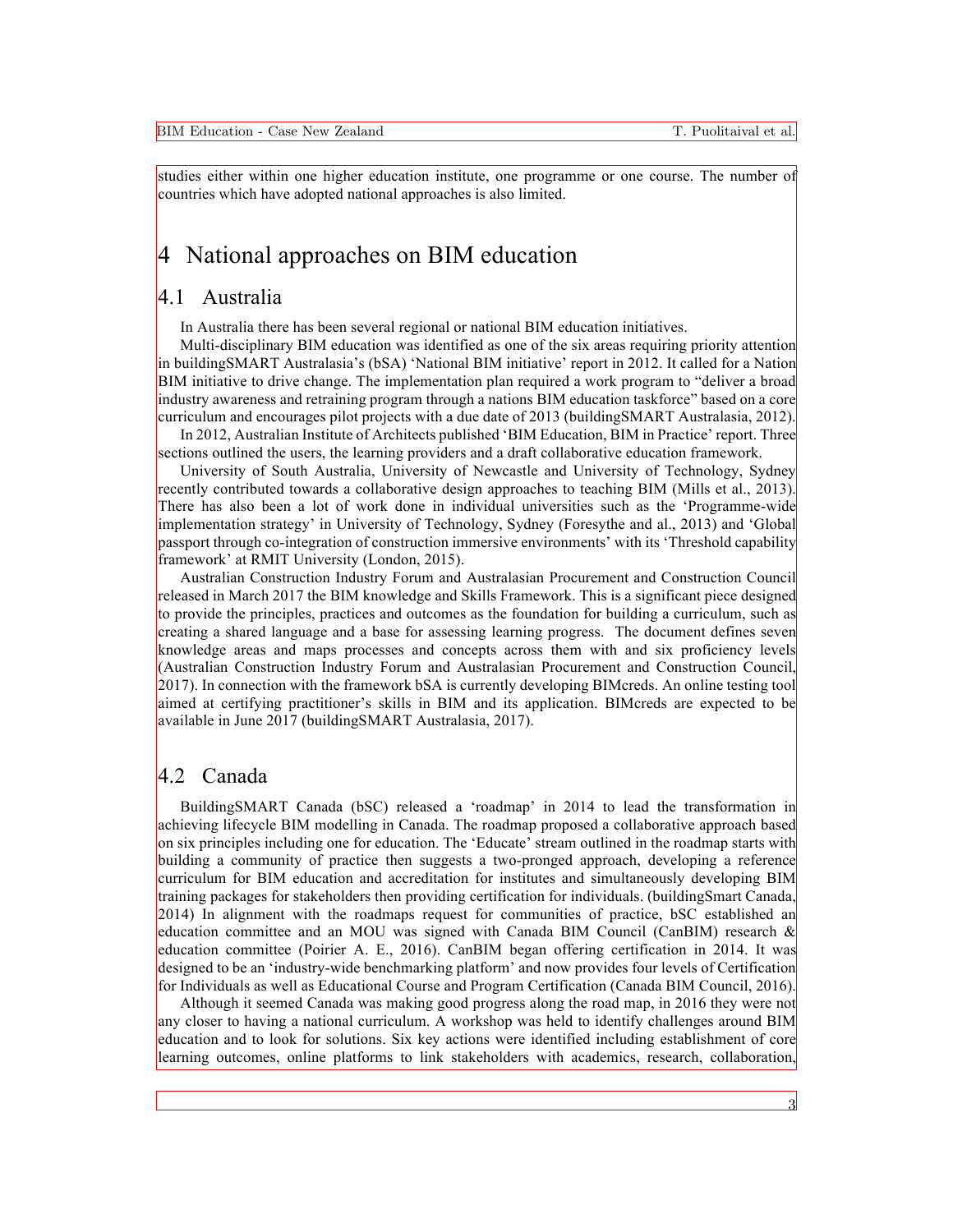seeking grant funds, and shifting the focus of BIM education more toward theoretical foundations (Poirier, et al. 2016).

#### 4.3 United Kingdom

The United Kingdom is one of a few countries to take a national approach on BIM education with BIM learning outcomes framework which BIM Academic Forum UK has developed to acquire BIM knowledge and skills based on a long-term vision (BAF, 2013). This framework defines learning outcomes at undergraduate (level 4, 5, and 6) and postgraduate programmes (level 7) according to knowledge and understanding, practical skills and transferable skills. It also proposes BIM teaching impact matrix as an aid to determining the optimum requirements in the curricula with BIM level: Absent, Aware, Infused and Embedded. This BIM initiative has been not only shared amongst 55 members from 30 teaching centres across the UK, but also became the fundamentals for professional institutions – Royal Institute of British Architects (RIBA), Royal Institution of Chartered Surveyors (RICS), Institution of Civil Engineers (ICE), UK Contractors Group, Construction Product Association – to provide the skills and knowledge required for BIM adoption and implementation in the industry. For example, based on this framework laser-scanning to BIM process was adopted to enhance the teaching of BIM in undergraduate architectural education at University of Wolverhampton, UK (Heesom and Boden, 2016) and RICS (2015) published the global guidance which should be used as a source of reference for quantity surveyor (or cost managers) when BIM has been implemented in a construction project.

#### 4.4 Others

Although the Nordic countries, especially Finland, have been in the forefront of BIM adoption, there has been very little happening until 2015/2016 at the national level when it comes to BIM education. BuildingSMART has been the common factor in most of the Nordic countries in coordinating BIM related education both when it comes to tertiary education and professional development. As an example, buildingSMART Norway has a programme to support teachers, which includes teaching curriculum for basic, client and consultant/contractor level. Their web portal also includes a large repository of student work related to openBIM and they organise student seminars on various topics in openBIM (buildingSMART Norway, 2016). BuildingSMART Finland has an education working group, which is looking at improving collaboration between those ones who need and who offer training. Their aim is also to develop curriculum and related material. (buildingSMART Finland, 2016)

Online search found signs of national BIM education initiatives in multiple countries, Hong Kong, Netherlands, Czech and US among other. However closer literature investigation didn't reveal anything further on these initiatives.

### 5 Case NZ

4

National BIM Education Working Group (NBEWG) was established in December 2014 from the initiative of the BIM Acceleration Committee (BAC). BAC is an alliance of industry and government charged with coordinating efforts to increase and accelerate the use of BIM in New Zealand. NBEWG is reporting back to BAC. The charter of the NBEWG is:

- 1. Promoting the integration of BIM into all architectural, engineering and construction (AEC) programmes in New Zealand
- 2. Promoting and following national BIM guidelines, such as NZ BIM Handbook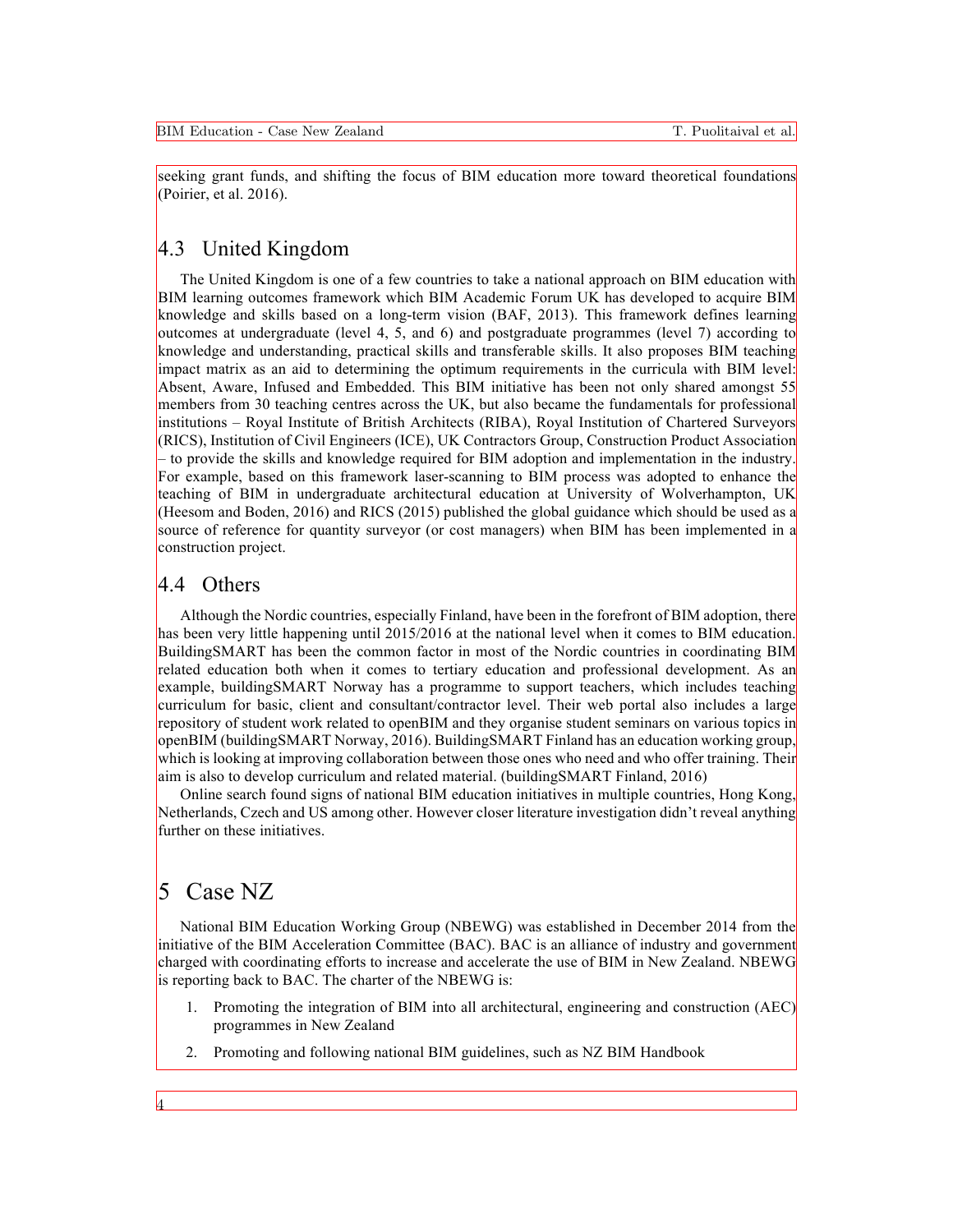- 3. Monitoring and guiding the integration of BIM in the membership institutes
- 4. Providing national guidelines for BIM learning outcomes
- 5. Providing guidance in adopting BIM learning outcomes
- 6. Collaborating for joint activities and research projects to benefit BIM adoption and implementation in New Zealand particularly through education and training.
- 7. Working closely with industry in educational and research activities.

NBEWG has representatives from eight NZ tertiary institutes, which have interest in integrating BIM as part of their AEC programme delivery. The group meets physically and virtually throughout the year to record what is happening across the institutes in regard to BIM and to discuss and plan its response. Most institutes do not allocate specific time resources to this group, the members fit it into their current workload.

Since its establishment NBEWG has followed the work of BIM Academic Forum UK (BAF) closely. As an example, the national guidelines for BIM learning outcomes are based on learning outcomes defined by BAF.

Creating momentum in this space has been challenging. NBEWG conducted a survey around some of the issues the institutes were facing with the intent of using that data in providing direction for the group. Although that data set was small it was helpful.

NBEWG identified the following as challenges with high impact

- 1. Lack of BIM process knowledge among staff BIM is not widely adopted in NZ: Adoption levels vary among projects, sectors, and businesses. Skills are not well developed among existing teaching staff nor recent hires. This is an industry wide issue. Not just the teaching space.
- 2. Lack of BIM software skills among staff Buoyant construction environment means recruiting is difficult: BIM experienced staff are in high demand. Opportunities to upskill current staff are slim in NZ. BAC intends to keep BIM training as software agnostic as possible. Institutes vary in the software they use.
- 3. Crowded curricula, no room for BIM specific courses Degree programs have some flexibility, but Diploma programmes have very if any flexibility. Diplomas have recently been reviewed and updated with specific mention to include BIM.
- 4. Lack of time in workload for BIM related work Most of the institues don't provide allocated time for BIM related work (unless considered research)
- 5. Lack of support from Colleagues Teaching staff are generally assigned to a paper or course. Due to workload pressures teaching staff are generally unwilling to be involved on projects that do not impact or contribute to their paper.
- 6. No process training available for staff As mentioned above NZ does not have many training opportunities available.
- 7. Lack of support from management for BIM introduction Just as the industry is still undecided on the benefits of BIM adoption it appears, so is the management within institutes.

NBEWG has a plan in place to advise and support the individual institutes. Among the tools are collegial support across the institutes; collaboration in resource development, resource sharing and research; and monitoring of training opportunities. BAC has also offered their support in increasing the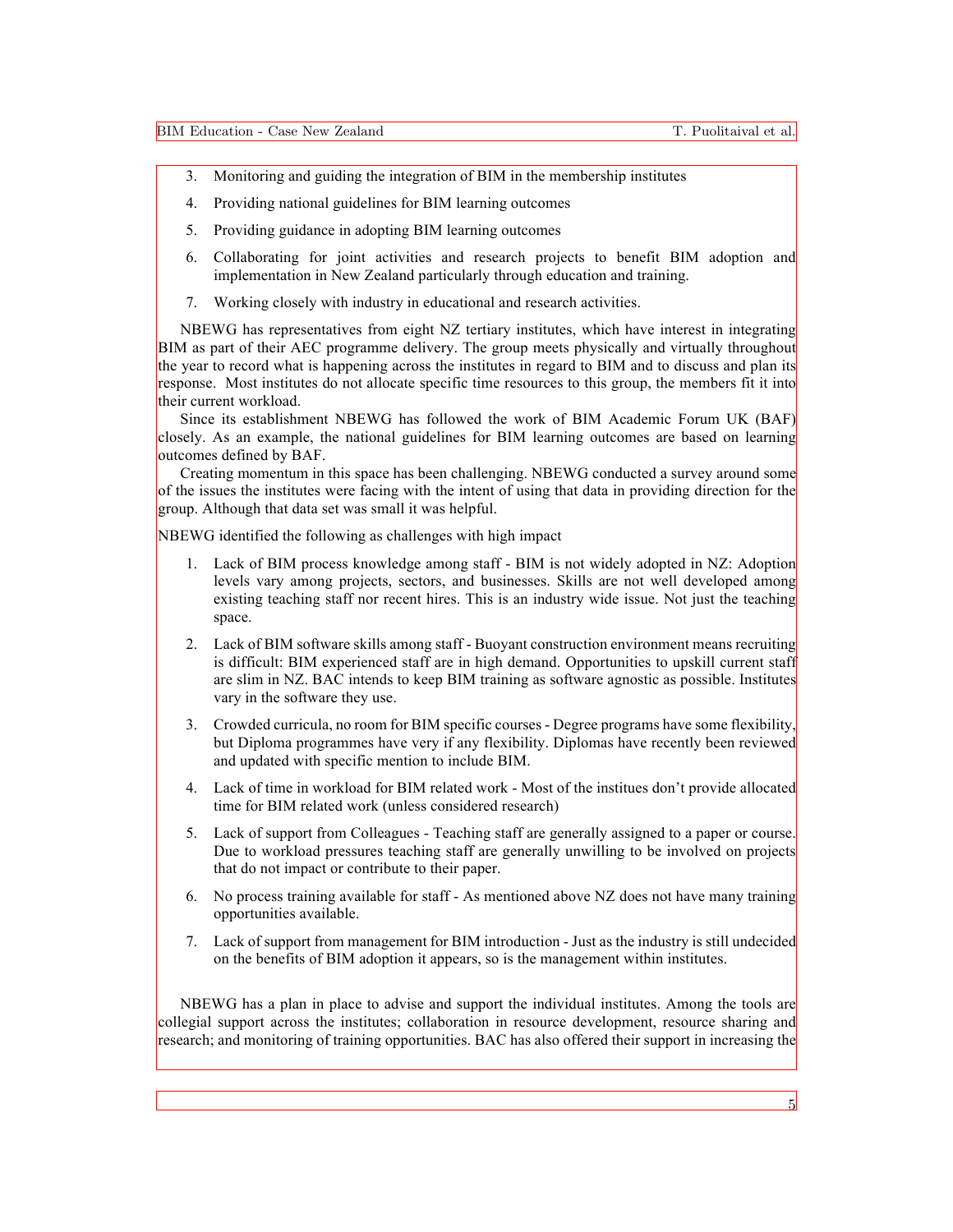understanding of importance of BIM integration. The plan is discussed more in detail in future publications.

# 6 Conclusions

6

The impact of proficient education on effective uptake of BIM for construction industry is eminent. Though, as highlighted earlier, BIM education has been promoted at domestic/regional levels, the context of applying nationwide BIM education policies has been limited. In fact, a nationwide perspective towards promotion of BIM education for AEC provides an overview, catering as a parent platform, for supplementary entities/institutions to adapt and extend the policies. Execution of an effective national BIM education policy for AEC stakeholders is expected to boost the uptake and pragmatism of using BIM at practical levels through standardizing clear policies. This is especially beneficial as the current BIM maturity level, even in many of the leading countries in the field including New Zealand, is still far from iBIM (BIM 3.0).

As a result, it is in fact of outmost importance to integrate development of national BIM policies with a clear view to current approaches taken by the design/construction industry. Though major standard policies can be adopted for various contexts, it is essential to localize and fine-tune such policies in accordance with national preferences in order to expect maximized efficiency.

In this line, the role of tertiary/professional institutions in adapting effective standardized national policies to educate BIM-ready graduates is crucial. In fact, forming the education landscape with a national perspective on graduating BIM-ready professionals, is anticipated as a significant step towards nation-wide effective uptake of BIM for the design/construction industry at established levels.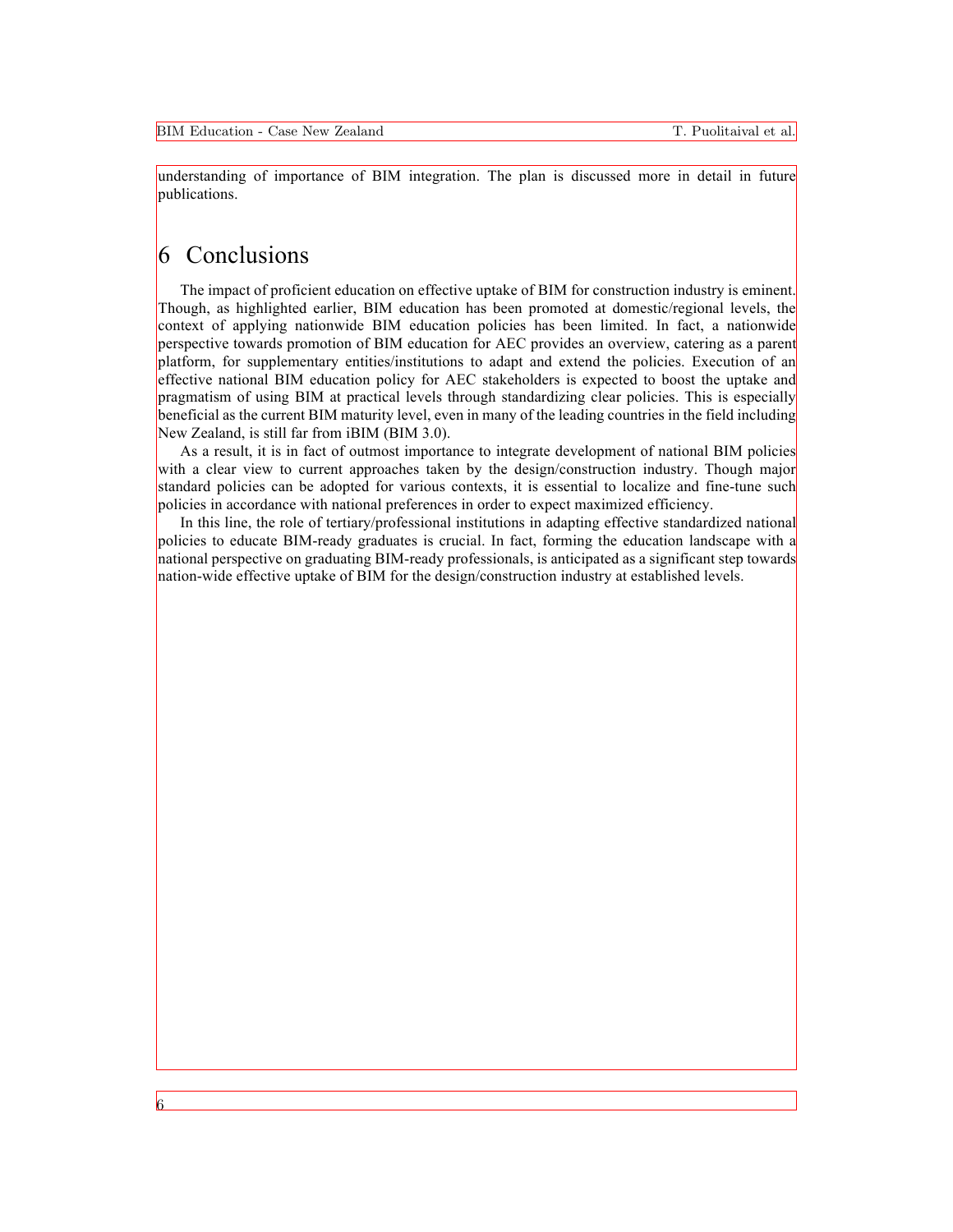### References

- Abdirad, H. and Dossick, C. S. (2016). BIM curriculum design in architecture, engineering, and construction education: a systematic review. Journal of Information Technology in Construction (ITcon), Vol. 21(17), 250-271.
- Australian Construction Industry Forum and Australasian Procurement and Construction Council (2017) BIM Knowledge and Skills Framework: An Introduction. Retrieved from Australasian Procurement and Construction

Council:http://www.apcc.gov.au/SiteAssets/SitePages/BIM%20Knowledge%20and%20Skill s%20Framework/BIM%20Knowledge%20and%20Skills%20Framework\_IntroductoryExpla nation.pdf

BAF (2013). 'Embedding Building Information Modelling within the taught curriculum', The Higher Education Academy, BIM Academic Forum, UK.

Becerik-Gerber, B., Gerber, D. J. and Ku, K. (2011). The pace of technological innovation in architecture, engineering, and construction education: Integrating recent trends into the curricula. Electronic Journal of Information Technology in Construction, Vol. 16, 411–432.

buildingSMART Australia. (2017). BIMcreds. Retrieved from buildingSMART Australia: http://buildingsmart.org.au/bim-skills/bimcreds/#.WQr5uFKB234

buildingSMART Australia. (2012). National Building Information Modelling Initiative. Retrieved from buildingSMART Australia: http://buildingsmart.org.au/wp-

content/uploads/2014/03/NationalBIMIniativeReport\_6June2012.pdf buildingSMART Canada. (2014, November 26). Roadmap to Lifecycle Building Information Modeling in the Canadian AECOO Community. Retrieved from buildingSMART Canda: https://www.buildingsmartcanada.ca/wp-content/uploads/2015/01/ROADMAP\_V1.0.pdf

- buildingSMART Canada. (2014, November 26). Statement of Intent. Retrieved from buildingSMART Canada: https://www.buildingsmartcanada.ca/wp-content/uploads/2015/01/Roadmapstatement-of-Intent\_v1.0.pdf
- buildingSMART Finland (2017). 'Tietomallintamisen yhteistyofoorumi, koulutus', https://buildingsmart.fi/koulutus/.
- buildingSMART Norge (2017). buildingSMART Norged, Kompetanse, https://buildingsmart.no/utdanning.

buildingSMART international ltd. (2016, January 18). Education Network. Retrieved from buildingSMART Canada: https://www.buildingsmartcanada.ca/educationnetwork/

- Canada BIM Council. (2016). Certification Program. Retrieved from Canada BIM Council: http://www.canbim.com/certification
- Forsythe, P., Jupp, J. and Sawhney, A. (2013). Building Information Modelling in Tertiary Construction Project Management Education: A Programme-wide Implementation Strategy. Journal for Education in the Built Environment, Vol 8(1), 16–34. http://doi.org/10.11120/jebe.2013.00003
- Gier, D. M. (2015). Integrating Building Information Modeling ( BIM ) into Core Courses within a Curriculum : A Case Study. International Journal of Enineering Research and General Science, ISSN 2091-2730, Vol. 3(1), 528–543.
- Heesom, D. and Boden, P. (2016). 'Implementing Scan2BIM processes to assist teaching BIM approaches in undergraduate architectural education', International UK BIM Academic Forum Conference, 13-15 September 2016, Glasgow, UK, BIM Academic Forum.
- Kamardeen, I. (2013). Anchored BIM instructional model for construction management education. In T. W. Yiu, & V. Gonzalez (Eds.), Proceedings of the 38th Annual Conference of Australasian Universities Building Education Association (pp. Paper No 26). Auckland: The University of Auckland. Retrieved from http://www.aubea2013.org.nz/ - See more at: https://www.be.unsw.edu.au/profile/imriyas\_kamardeen#sthash.UGCYRgrf.dpuf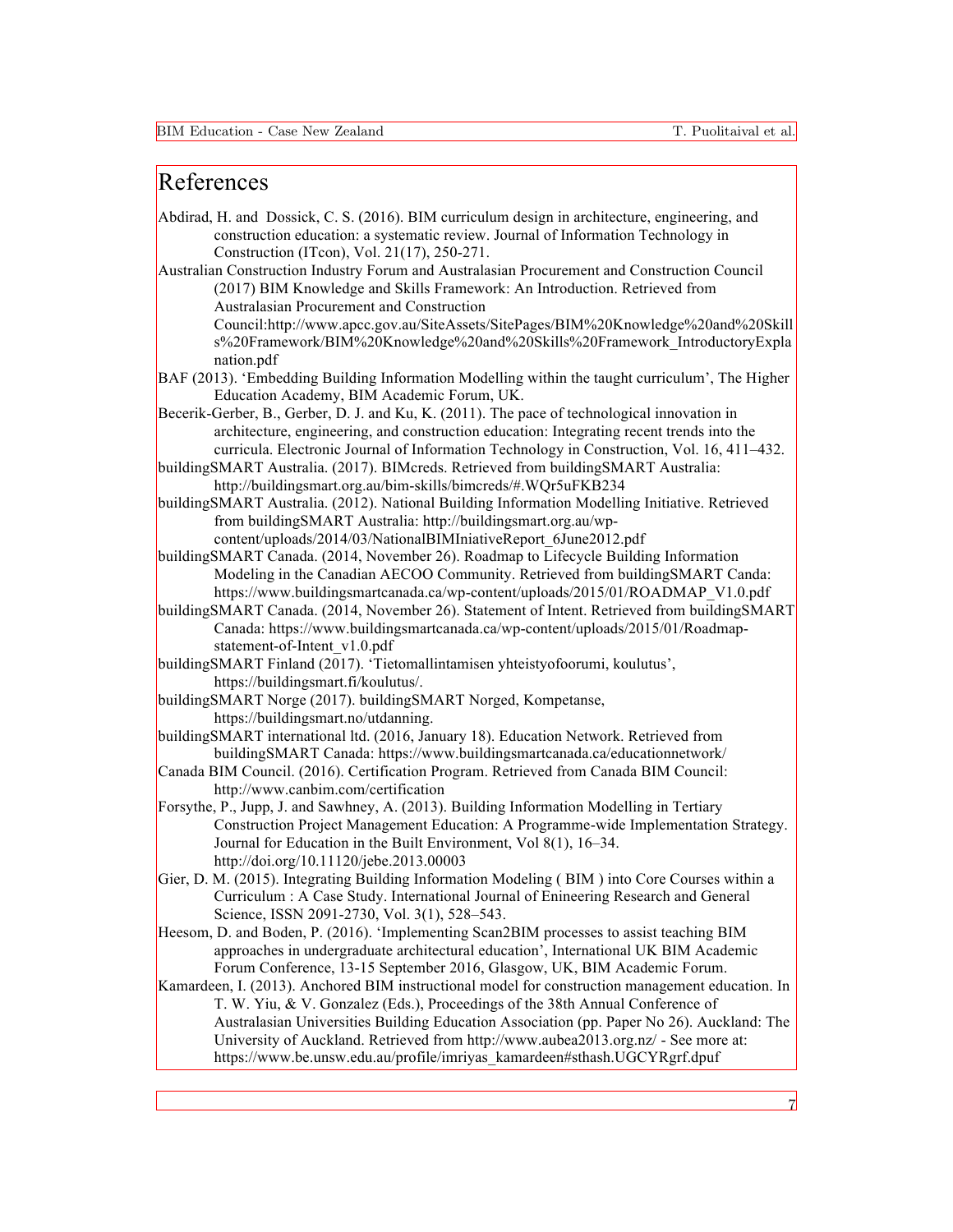BIM Education - Case New Zealand T. Puolitaival et al.

| Lee, N., Dossick, C. S. and Foley, S. P. (2013). Guideline for Building Information Modeling in         |
|---------------------------------------------------------------------------------------------------------|
| Construction Engineering and Management Education. Journal of Professional Issues in                    |
| Engineering Education and Practice, Vol. 139(4), 266–274.                                               |
| http://doi.org/10.1061/(ASCE)EI.1943-5541.0000163                                                       |
| London, K. (2015). Global Passport through Co-integration of Construction Immersive Environments.       |
| Melbourne, Australia: RMIT University. Retrieved                                                        |
| http://search.ror.unisa.edu.au/media/researcharchive/open/9916038574101831/53129488850                  |
| 001831                                                                                                  |
| MacDonald, J. and Mills, J. (2013). An IPD approach to construction education. Australasian Journal     |
| of Construction Economics and Building, Vol. 13(2), 93-103.                                             |
| McLernon, T., Mckane, M., Eadie, R. and Comiskey, D. (2015). A review of curriculum design for          |
| building information modelling. The Construction, Building and Real Estate Research                     |
| Conference of the Royal Institution of Chartered Surveyors, The Australasian Universities'              |
| Building Educators Association Conference, Sydney, Australia, 8 -10 July.                               |
| Miller, G., Sharma, S., Donald, C. and Amor, R. (2013). Developing a Building Information               |
| Modelling Educational Framework for the Tertiary Sector in New Zealand Literature Review                |
| : Background and Contemporary Issues for. In Product Lifecycle Management for Society,                  |
| Vol. 409, pp. 606-618. http://doi.org/10.1007/978-3-642-41501-2 60                                      |
| Mills, J., Tran, A., Parks, A., & Macdonald, J. (2013). Collaborative building design education using   |
| Building Information Modelling (CodeBIM). Sydney, Australia: Australian Government                      |
| Office for Learning & Teaching. Retrieved from http://www.olt.gov.au/resource-                          |
| collabrative-building-design-education-building-information-modelling                                   |
| Peterson, F., Hartmann, T., Fruchter, R. and Fischer, M. (2011). Teaching construction project          |
| management with BIM support: Experience and lessons learned. Automation in                              |
| Construction, Vol. 20(2), 115-125. http://doi.org/10.1016/j.autcon.2010.09.009                          |
| Poirier, A. E. (2016, October 31). BIM in Education . Retrieved April 29, 2017, from GRIDD:             |
| http://gridd.etsmtl.ca/publications/atelier-bim-education-research-2016/presentations/Erik              |
| Poirier - BIM in education.pdf                                                                          |
| Poirier, E. A., Forgues, D., Staub, S., & Newton, L. (2016). Workshop on BIM in Canadian Research       |
| & Education FINAL REPORT. Montreal: GRIDD. Retrieved from GRIDD:                                        |
| http://gridd.etsmtl.ca/publications/2017 rapport sur l'atelier BIM in Research and Education<br>2016.pd |
| Puolitaival, T. and Forsythe, P. (2016)," Practical challenges of BIM education ", Structural Survey,   |
| Vol 34 (4/5), $351 - 366$                                                                               |
| RICS (2015). RICS Professional Guidance, Global - BIM for cost managers: requirements from the          |
| BIM model, 1st edition, Royal Institution of Chartered Surveyors, London, UK                            |
| Sacks, R. and Pikas, E. (2013). Building Information Modeling Education for Construction                |
| Engineering and Management. I: Industry Requirements, State of the Art, and Gap Analysis.               |
| Journal of Construction Engineering and Management, Vol. 139(11), 4013016.                              |
| http://doi.org/10.1061/(ASCE)CO.1943-7862.0000759.                                                      |
| Succar, B., Sher, W. and Williams, A. (2013). An integrated approach to BIM competency                  |
| assessment, acquisition and application. Automation in Construction, Vol. 35, 174–189.                  |
| http://doi.org/10.1016/j.auteon.2013.05.016                                                             |
| Underwood, J., Ayoade, O., Khosrowshahi, F., Greenwood, D., Pittard, S. and Garvey, R. (2015,           |
| March). 'Current position and associated challenges of BIM education in UK higher                       |
| education', In BIM Academic Forum.                                                                      |
| Wang, L., & Leite, F. (2014). Process-Oriented Approach of Teaching Building Information                |
| Modeling in Construction Management. Journal of Professional Issues in Engineering                      |
| Education and Practice, Vol. 140(4), 4014004. http://doi.org/10.1061/(ASCE)EI.1943-                     |
| 5541.0000203                                                                                            |
|                                                                                                         |
|                                                                                                         |
| 8                                                                                                       |